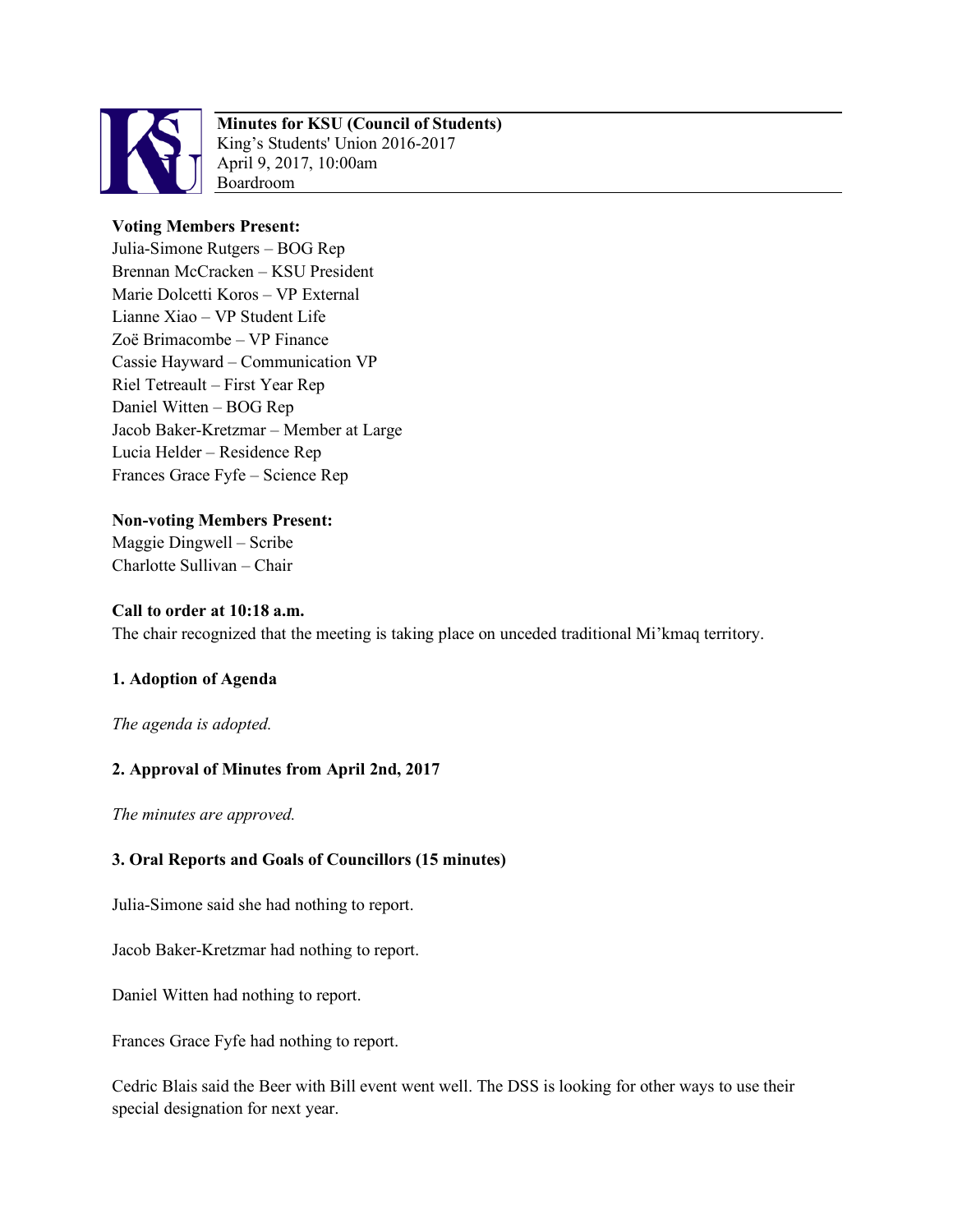Lucia Helder said there has been an issue with students misusing materials provided, especially kitchen materials. She said she is working on making announcements during O-Week on respecting your spaces.

Riel Tetreault said he is still pushing FYP shirt orders.

#### **4. Reports of the Executive Committee (oral) 4.1 Report of the President**

Brennan McCracken said the school has committed to the KSU's food demands. The Union will continue to work to make sure students have access to affordable and local food.

#### **4.2 Report of the Student Life Vice President**

Lianne Xiao said the CUBE search committee found it's two CUBE coordinators. She has also been working on hiring O-Week leaders. Student and Society appreciation night went well.

Jacob Baker-Kretzmar asked if the SVP always participated in O-Week leader interviews. Lianne and Brennan said yes.

#### **4.3 Report of the Financial Vice President**

Zoë Brimacombe said that she wrote and distributed the honoraria cheques this week.

#### **4.4 Report of the External Vice President**

Marie Dolcetti Koros said she has been tabling for the open letter for consent culture on campus. The Canadian Federation of Students Nova Scotia had a meeting the other day where they brainstormed for the year ahead.

#### **4.5 Report of the Communications Vice President**

Cassie Hayward said she is keeping TWAK boards updated and working on the Scribe search committee.

#### **5. Reports from Union Hired Positions (CRO, SCRIBE, CUBE, CHAIR)**

Cassie Hayward delivered the CRO report.

Hannah McDougall said she felt supported by the Union. She believes there are ways the elections can be improved. There was a calendar error and an extended nomination period, but overall it was a good election period. Although the communications VP provided good support, developing a communications strategy is essential. This is something they worked on for the Spring elections. Hannah described how she felt the strike system worked well and ways it did not work.

Jacob Baker-Kretzmar asked about the full report and if this was the report given before the general meeting. The Chair said yes.

Cassie Hayward delivered the SCRIBE report.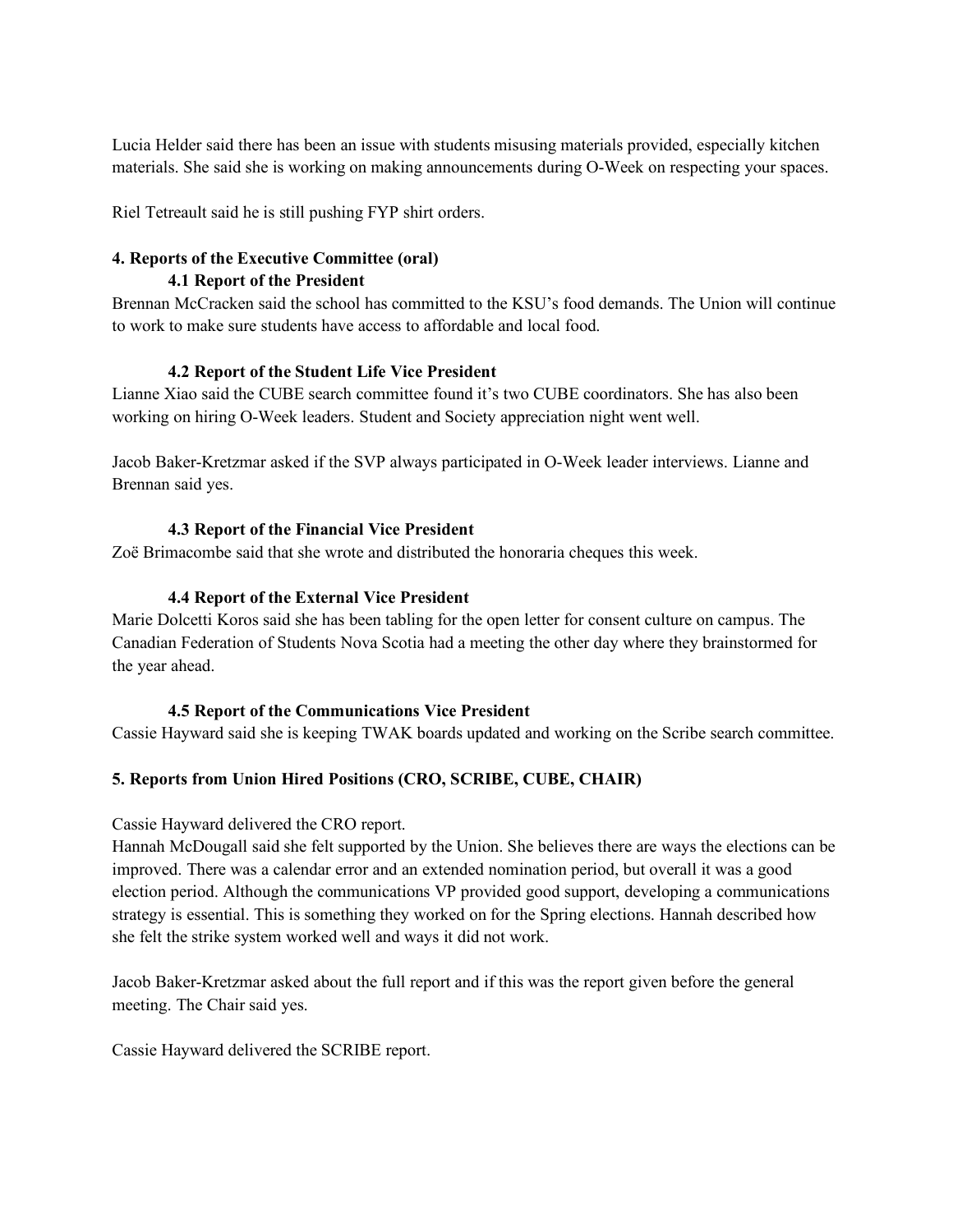Charlotte Sullivan passed chairing privileges to Zoë Brimacombe to allow Charlotte to deliver the report of the Chair.

Charlotte Sullivan said she is excited for the work in the coming year. Charlotte said there were some issues with the minutes from the fall 2015 General Meeting. She said she believes that the Chair should be the first point of contact with procedure issues. Failures in communication are what Charlotte sees as the main issue.

Jacob Baker-Kretzmar asked to clarify Hannah McDougall's recommendations for the bylaw review committee and how the KSU will work to make sure the recommendations are not forgotten since they were rejected. Charlotte Sullivan said there they will work over the summer to make sure the original recommendations from Hannah are not lost.

Zoë Brimacombe returned chairing privileges to Charlotte Sullivan

#### **6. Action Items**

6.1 BIRT \_\_\_\_\_\_ and \_\_\_\_\_\_ be hired as the CUBE coordinators for the 2017/2018 academic year. *Moved by Lianne Xiao as recommended by the CUBE Search Committee.* 

Lianne Xiao moved to fill in the blanks with Ellen Zagar and Cooper Toogood. Ellen had a lot of ideas and spotted some issues with CUBE this year. Cooper was very enthusiastic.

Brennan McCracken said he is happy with the candidates being brought forward.

*The blanks are filled by unanimous consent.* 

#### *The motion is passed.*

6.2 BIRT \_\_\_\_\_ be hired as the Scribe for the 2017/2018 academic year. *Moved by Cassie Hayward as recommended by the Scribe Search Committee.* 

Cassie Hayward said that the Scribe Search Committee met twice over the last week and is excited to recommend Michael Greenlaw. He sees this position as a launching point to get involved with the KSU.

*The blank is filled with unanimous consent.* 

*The motion is passed.*

6.3 BIRT  $\ldots$ , and be appointed to the Staff Person Review & Search Committee. *Moved by Jacob Baker-Kretzmar*

Brennan McCracken said this is a committee of the Union that does annual reviews. He said it slipped his mind that this was a committee that needed to be filled this year. He moved to table this motion because he feels there was a lack of advertising on the positions.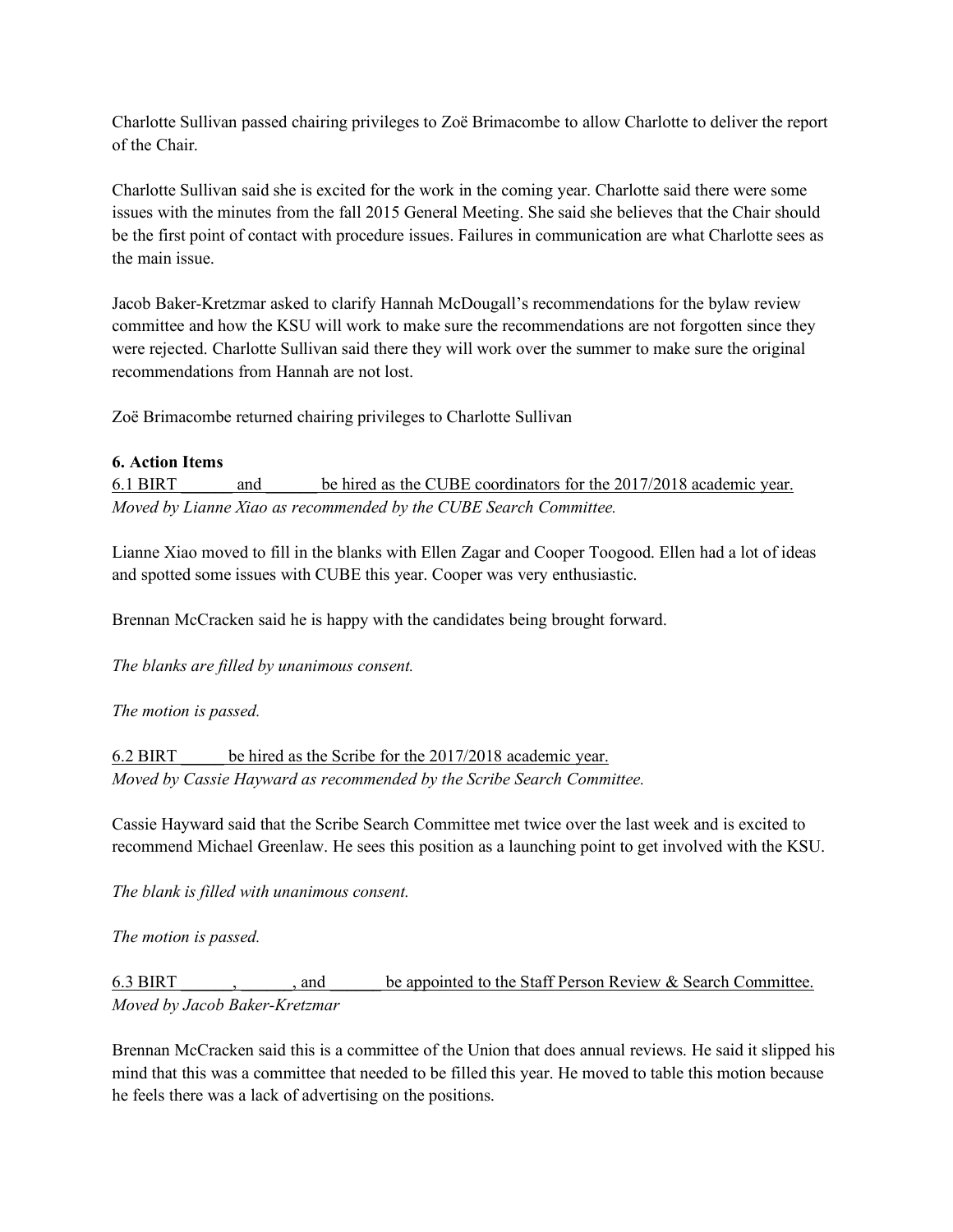Jacob Baker-Kretzmar spoke against tabling the motion. He said this committee is the only body that can deal with feedback on the staff positions. He feels a lack of advertising is a reason to make sure there is better advertising in the future, but not table the motion.

Zoë Brimacombe spoke in favour of tabling the motion. She said that even if people have reached out privately to friends, the lack of advertising concerns her. The review of contracts happened in the fall last year so electing people to this committee can wait until the next meeting. She said this committee has no ability to discipline staff and only makes recommendations to council.

Brennan McCracken said he does not feel comfortable electing a committee where people have only reached out to other privately. He does not want the KSU to become insular.

Daniel Witten asked if there was a mandate that committee members have to sit for a full year, or if council can elect someone for the summer. Brennan said that as the supervisor of the staff people he feels comfortable taking the concerns and suggestions until the committee is elected.

Lucia Helder said she does not think the Union should be made of council members and their friends.

Julia-Simone Rutgers said the review of positions should happen before contract renewal.

Jacob Baker-Kretzmar asked if the contract renewal already happened. Brennan McCracken said yes. Jacob asked if the President can renew contracts without council approval. The Chair said yes.

Jacob Baker-Kretzmar moved to go camera at 10:55 a.m.

Returned from camera at 11:23 a.m.

Jacob Baker-Kretzmar motioned for recess at  $11:24$  a.m.

Returned from recess at 11:29 a.m.

*The motion is tabled.* 

#### **7. New Business**

Jacob Baker-Kretzmar recommends a motion. 7.1 BIRT the president present a report to the bylaw review committee no later than the last council meeting of 2017, making recommendations concerning a formal complaint process for the union.

Jacob said this motion would ensure these recommendations happens.

Riel Tetreault asked happens if this motion passed. Jacob Baker-Kretzmar said it holds the President to account.